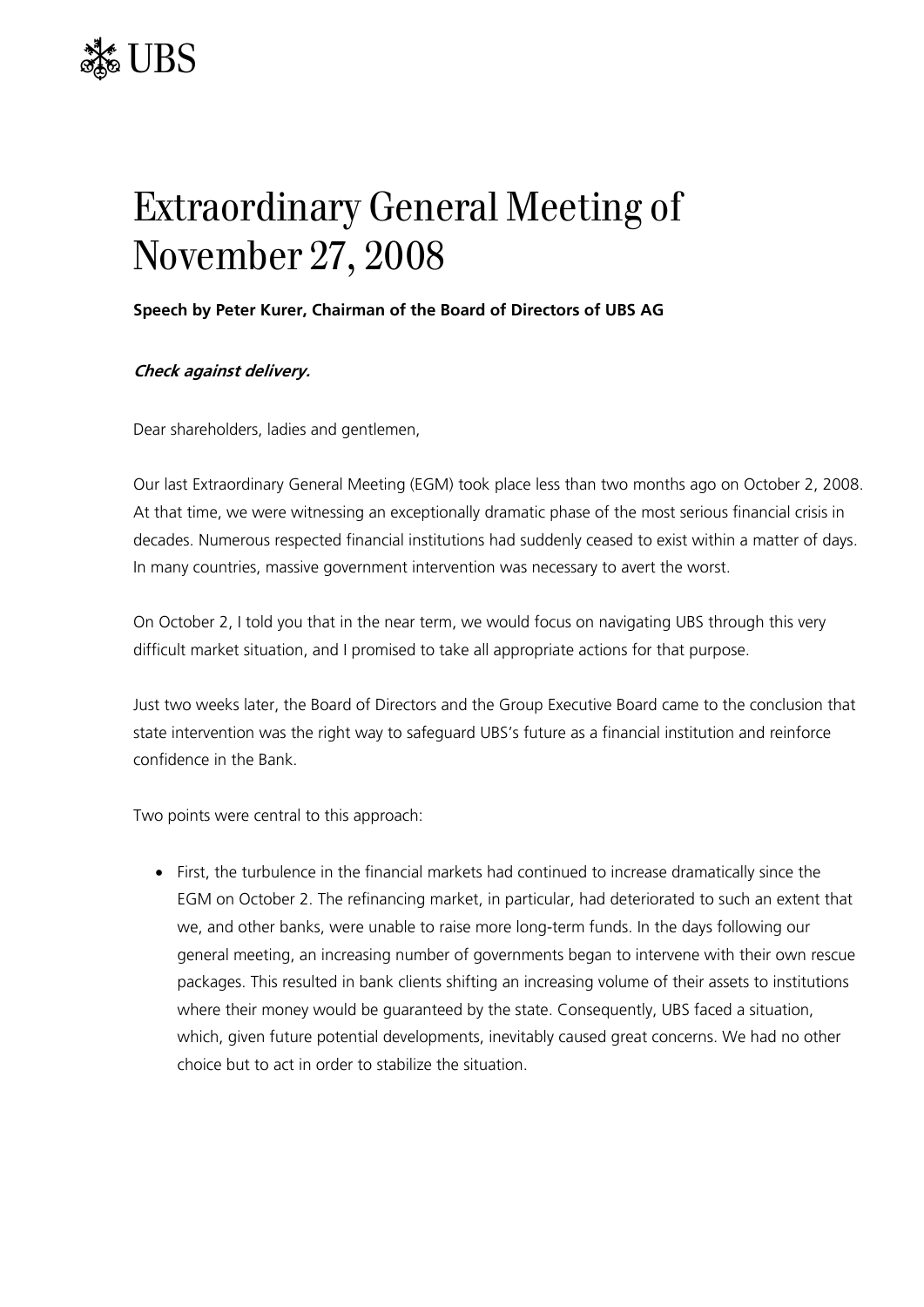

• Second, the Board of Directors had reached a consensus that we should take anticipatory and prompt action. Over the course of the financial market crisis, we had seen too many institutions in other countries either having to be bailed out at the last minute or, otherwise being left to their fate. Such a scenario needed to be avoided at all costs.

For these two reasons, we concluded that further action was necessary to protect UBS from danger.

We knew that this step would be difficult.

However, we believed – and still do – that taking the step of asking for support from the Swiss government was the responsible thing to do.

By delaying, we could have endangered the future of the bank, its capital, our clients' assets and, not least, the future of Switzerland and its future prosperity.

In our view, this would have been irresponsible, and we had no intention of taking such a risk.

The fact that we were able to avert this risk was thanks, in no small part, to some very forward-looking contingency planning and preparation by the Swiss Confederation and the Swiss National Bank (SNB). Within a short span of time, their groundwork resulted in what we believe is a balanced, solid package of measures.

Observers abroad have applauded this package as an exemplary solution. Above all, it has helped bolster confidence in UBS and the Swiss banking and financial services industry as a whole.

The SNB/federal package comprises two elements:

- a transaction between UBS and the Swiss National Bank and
- an issue of mandatory convertible notes in our bank, placed with the Swiss Confederation

Let me explain these to you in detail.

We have concluded an agreement with the Swiss National Bank which allows for the transfer of up to USD 60 billion of illiquid securities and other assets from UBS's balance sheet to a new fund entity.

This transfer will help to significantly de-risk and materially reduce our balance sheet. In particular, the risk positions connected to the US real estate market will decrease substantially, accounting for a very small figure.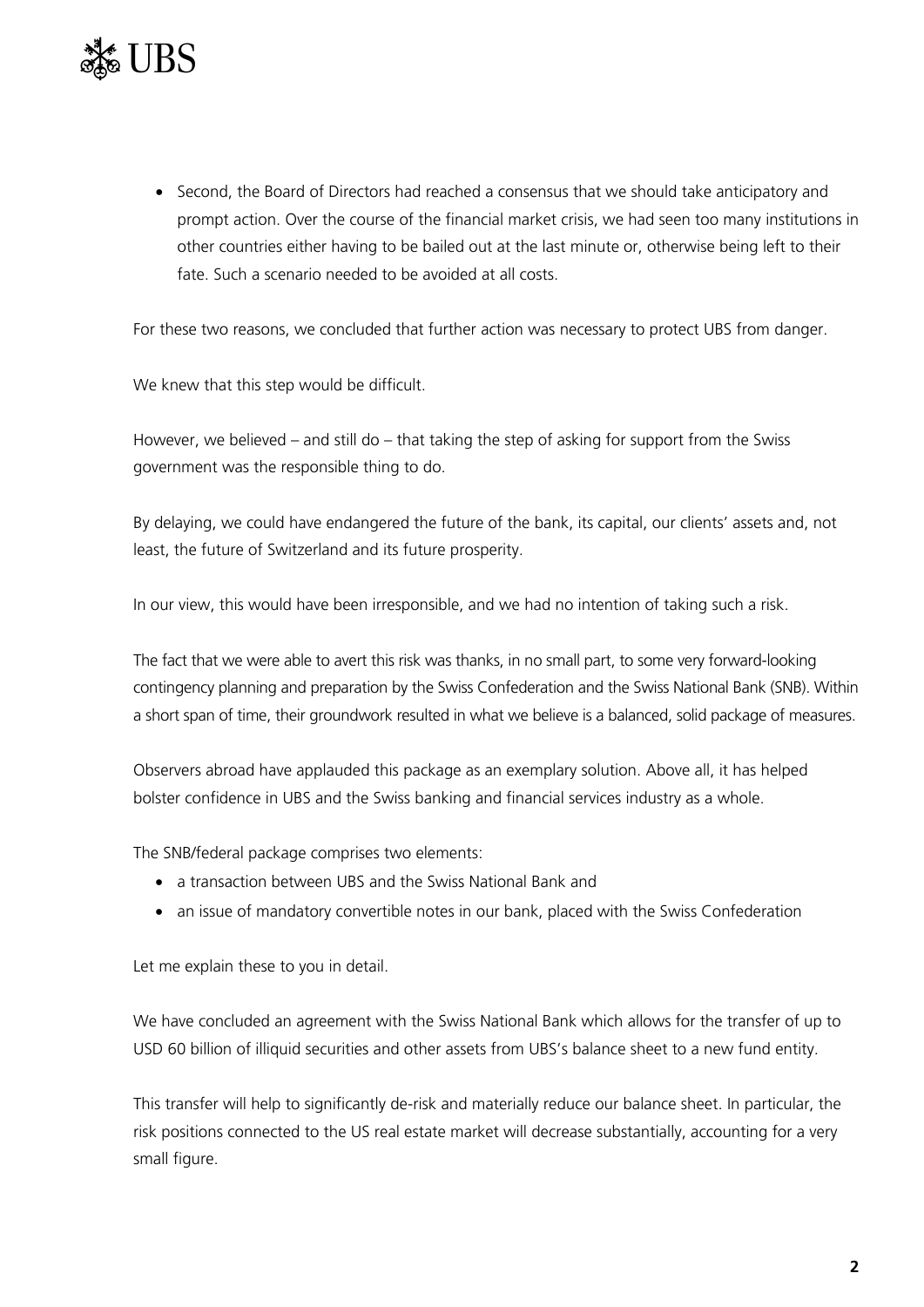

Consequently, we will no longer need to write down any further losses in our balance sheet on assets which have been transferred to this special purpose vehicle. This will significantly reduce uncertainty for our shareholders and clients.

However, this is not simply a case of passing on problems to the Swiss National Bank. Unlike UBS, the SNB does not need to make any balance sheet adjustments to the assets transferred to the fund entity in order to reflect day-to-day market fluctuations. Instead, it can take a long-term approach to them in its accounts. This means the SNB can either hold on to them until maturity, or sell them later when market conditions have improved.

This special purpose vehicle agreed with the SNB will be capitalized with up to USD 6 billion of equity capital – and by this I mean the USD 6 billion that UBS pays to the SNB, and the fact that the SNB capitalizes the special purpose vehicle with the same amount.

A loan from the Swiss National Bank in the maximum amount of USD 54 billion will account for the remaining capital.

For you, our shareholders, the following key point applies: This is a non-recourse loan to UBS. It is secured by the assets of the new fund entity. The fund's equity capital, worth up to USD 6 billion, serves as an additional security for the SNB. The loan will mature in eight years, but the maturity may be extended to 10 or 12 years. If, upon the fund's termination, the SNB incurs a loss on the loan, we will compensate the SNB with up to 100 million of our own shares. We will be able to buy back the equity of the entity, provided the loan is fully repaid, for a price of USD 1 billion plus 50% of the equity value at the time of exercise exceeding USD 1 billion.

The USD 6 billion paid to the SNB for the above-mentioned buyout option will result in a writedown on our balance sheet. Taking into account the option value, this writedown is anticipated to be CHF 4 billion.

In order to maintain a high capital ratio, despite this transaction and the depreciation amount of CHF 4 billion, we decided to raise additional capital totaling CHF 6 billion.

The government announced that, for this purpose, it was prepared to subscribe to an issue of mandatory convertible bonds worth CHF 6 billion.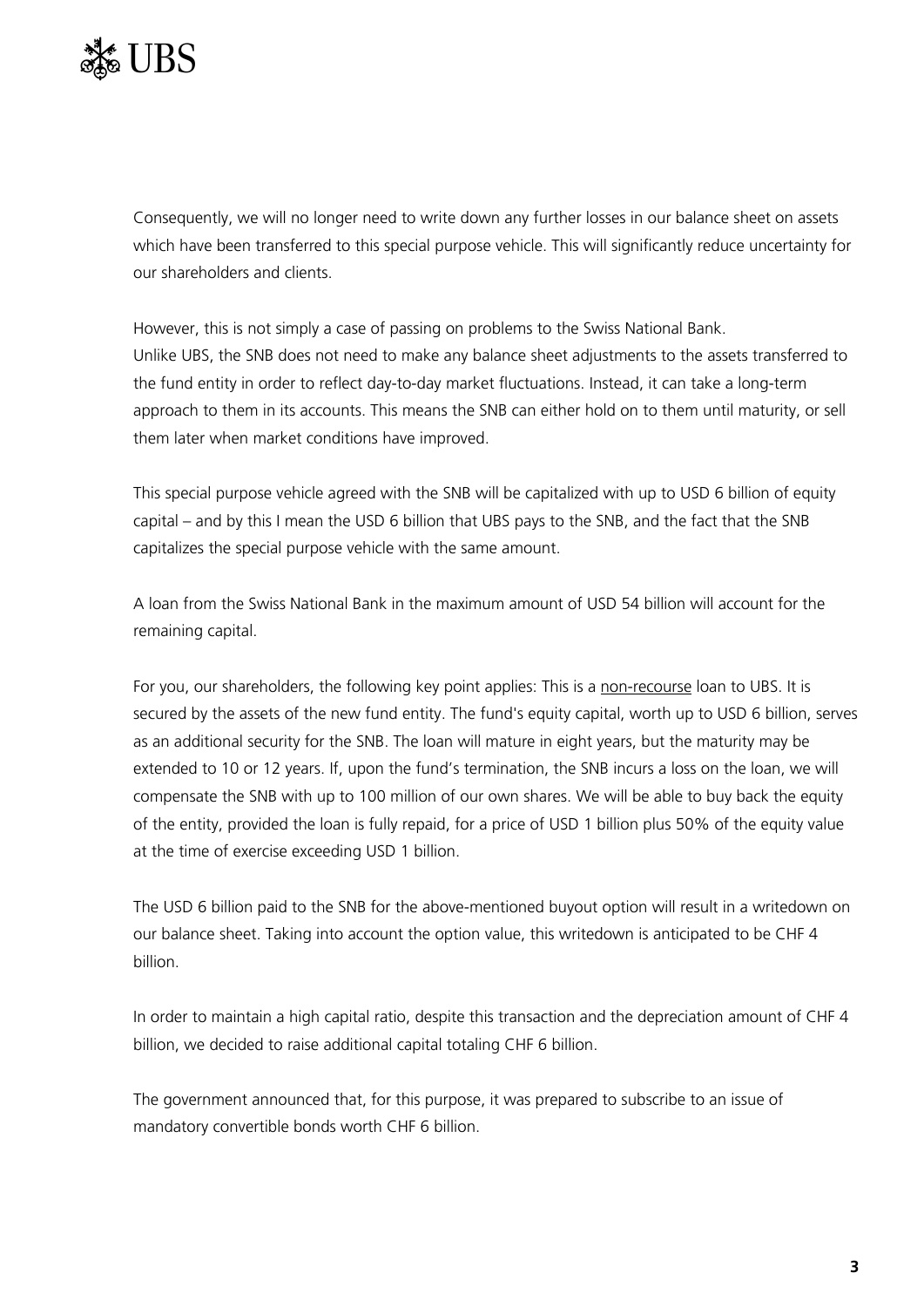

Due to market conditions, major time pressure and the fact that we have already had two capital injections within a short period, we were unable to find private investors for the extra CHF 6 billion.

The terms and conditions of the mandatory convertible notes for the federal government reflect current market conditions. They are fair to both parties. The notes will be due within 30 months of being issued. The holders of the notes will receive a coupon at a nominal value of 12.5% for the duration of the bonds.

The Board of Directors proposes the creation of conditional capital in the amount of 365 million shares to underpin this loan. This is the reason for today's general meeting.

Ladies and Gentlemen,

This stabilization measure has been the subject of many discussions and reports. I would nevertheless like to mention two points which I consider fundamental:

1. The package, put together with the support of the federal government and the SNB, was not an unavoidable emergency action. It was a preemptive measure taken to restore confidence in the markets. The Federal Council and the Swiss National Bank took considered and targeted action in the midst of the most serious financial crisis in decades. In doing so, they have made a major contribution to the stability of the Swiss financial system and the health of the Swiss economy.

We owe them our gratitude for that.

If the Federal Council and the SNB had stayed out of it, the consequences would have not just been severe for the stability and international competitiveness of the Swiss financial sector; they would have also affected the entire Swiss economy.

2. The contribution by the federal government is not money down the drain or a "gift" to UBS. The government has simply closed a deal with us at attractive conditions.

The credit provided by the Swiss National Bank to the fund entity is also subject to interest at market rates. The fund entity will contain a balanced portfolio of assets and the so-called, "problem positions" have been substantially written down. The national bank is thus well protected against losses through a USD 6 billion capital buffer. The SNB would also receive up to 100 million UBS shares in the event of a loss.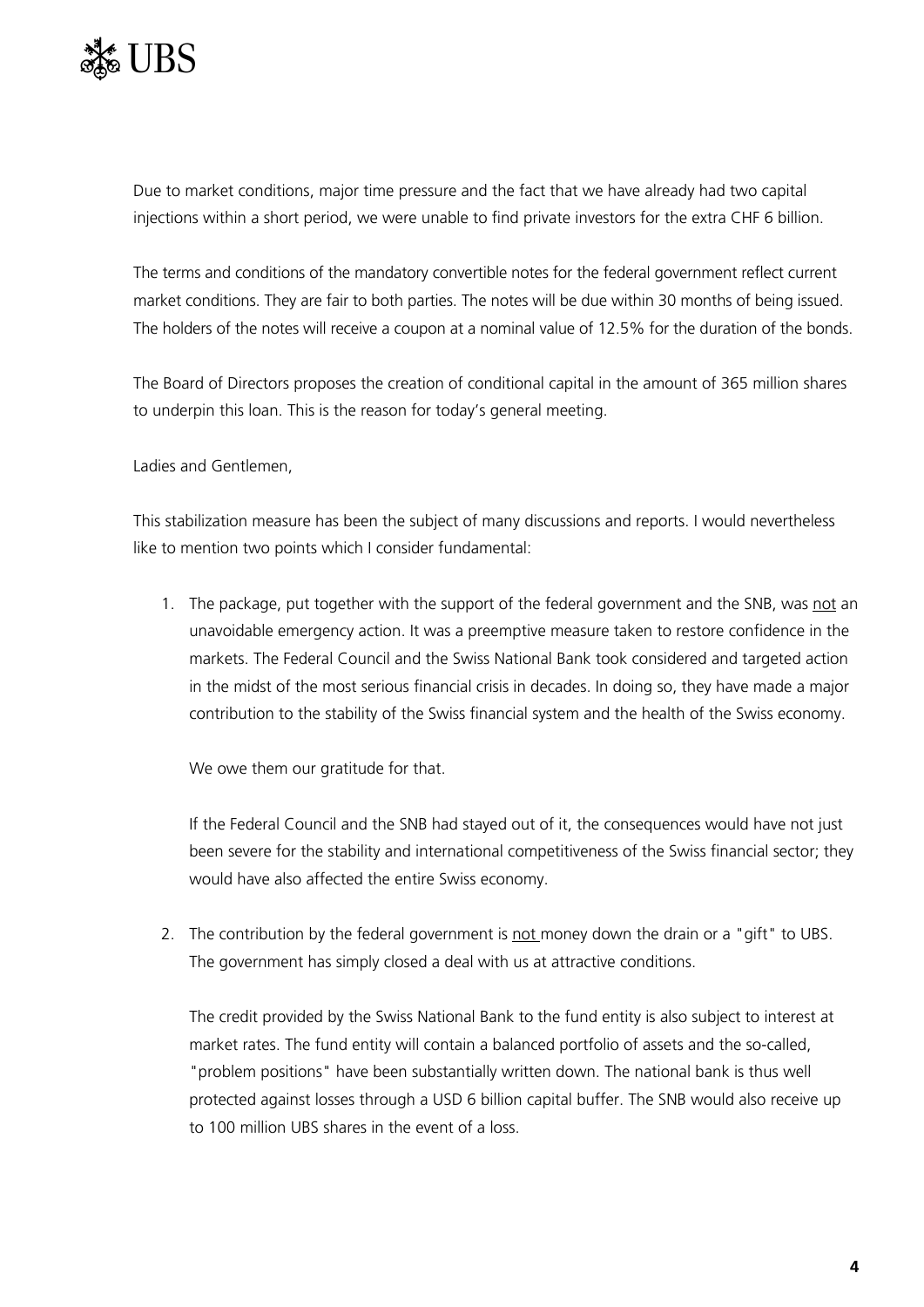

Valued shareholders,

I am well aware of how dramatic the measures are which we took with the Federal Council and the SNB.

And I understand the widespread outrage about them.

However, the SNB and Federal Council, and even UBS, have acted with a deep sense of responsibility to the Swiss economy and our country.

We did the right thing at the right time!

At UBS, this package means additional responsibility for us to the federal government and the Swiss people.

We take this responsibility seriously.

This brings me to my next topic, something which has inflamed anger beyond our national borders and where transparency is vital: compensation in the financial sector.

The main target for criticism has been the variable compensation components, or in other words, bonuses for managers and incentive systems for people who take risks on behalf of the bank.

As I said in my inaugural speech in April, we need to make drastic changes in this area, and we will make them.

As a result of the dramatic events related to bonuses in the financial sector of the past few weeks and the widespread indignation they have prompted, we have sped up and completed our work in this area.

We published a report for you, our shareholders, and the public on November 17, 2008. Please allow me to summarize the key points of that report:

1. We have conducted a comprehensive review of our bank's salary system and have left no stone unturned. The conclusion we came to was that the combination of a fixed compensation component and a variable one is still the best way of compensating UBS staff. The only exception is the Chairman of the Board, who will no longer receive a bonus.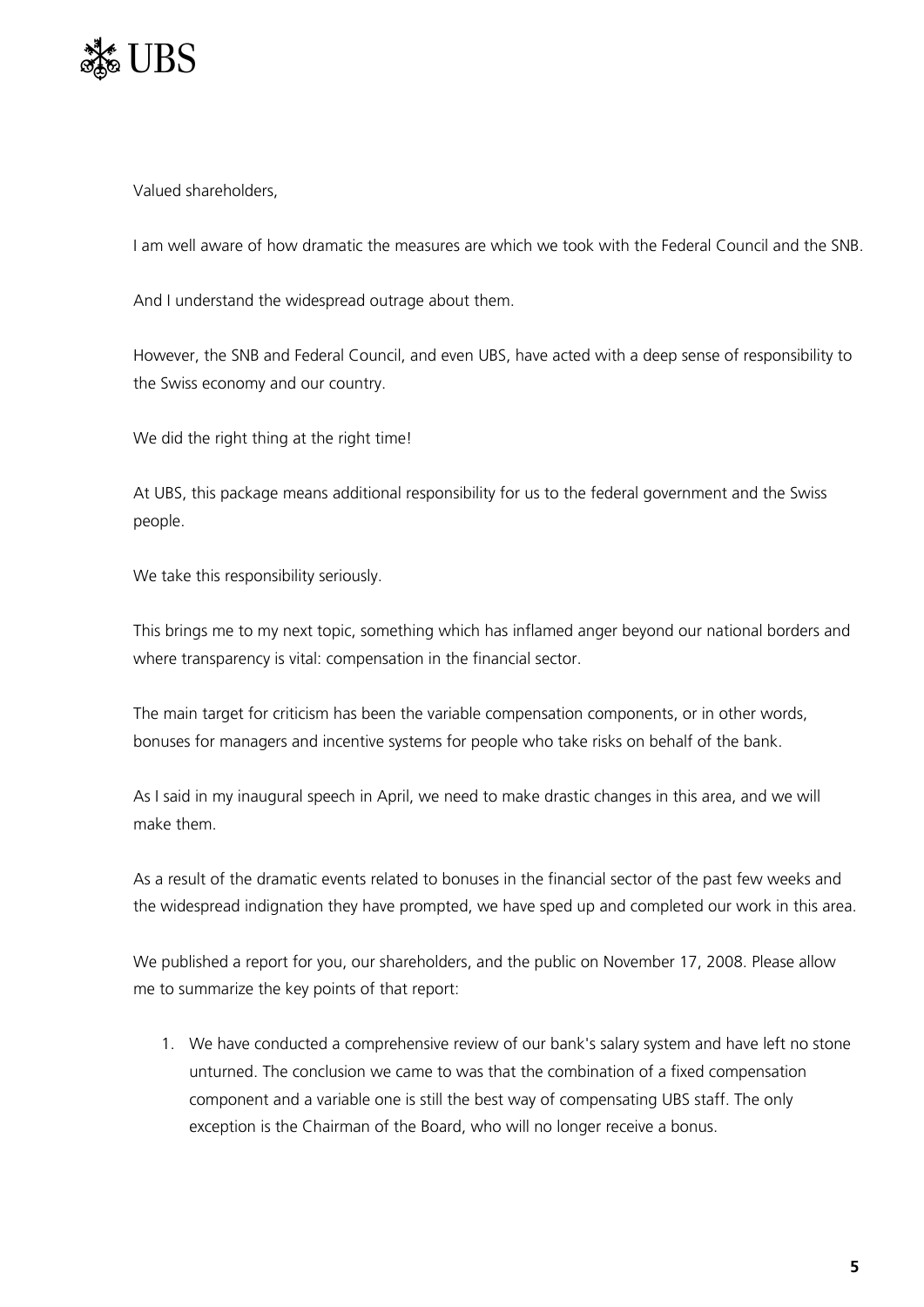

- 2. To give these measures immediate effect, we decided not to award any bonuses to the Group Executive Board or the Chairman of the Board of Directors in 2008. That applies to me, Mr. Rohner and every member of our executive management.
- 3. The variable compensation components for the other members of management and employees in 2008 will be a lot lower than originally planned. The funds set aside for bonuses and the entire variable compensation package will be established with the Swiss Federal Banking Commission (SFBC) after the end of the business year. The final package will be subject to approval by the SFBC.
- 4. From 2009, management salaries will basically have three components:
	- o a fixed component
	- o a variable cash component and
	- o a variable equity component.

The variable cash component will be based on a bonus/malus system whereby no more than a third of the envisaged variable cash amount is paid out immediately. The other two-thirds will be retained. If results are bad in the following year, or if other adverse events occur, the cash account will be debited with a penalty, and the next payment would be reduced accordingly. This blocked account, with its deferred payments comprising two-thirds of the annual variable compensation, will also remain when a manager leaves the bank.

- 5. The timeframe for the equity program will also be revamped. Shares will remain a part of the variable remuneration. But they will not be transferred to the employee immediately. A threeyear holding period will apply. The number of shares that an employee receives will depend not only on how the bank does on an absolute basis – in terms of earnings – but also on a relative basis – how its return on equity compares to other financial services providers. In addition, members of management must hold these shares for a longer period before they may sell them. This will encourage them to act in such a way that they help maintain the bank's profitability each year as well as its long-term stability.
- 6. The Chairman of the Board of Directors will no longer receive a variable compensation component. In other words, no bonus will be paid to the Chairman. He will receive a fixed remuneration in cash and in a specific number of shares to be set in advance. This measure will help ensure that the Chairman of the Board of Directors can assess the compensation system for the executive board and other senior executives independently of the Chairman's own situation.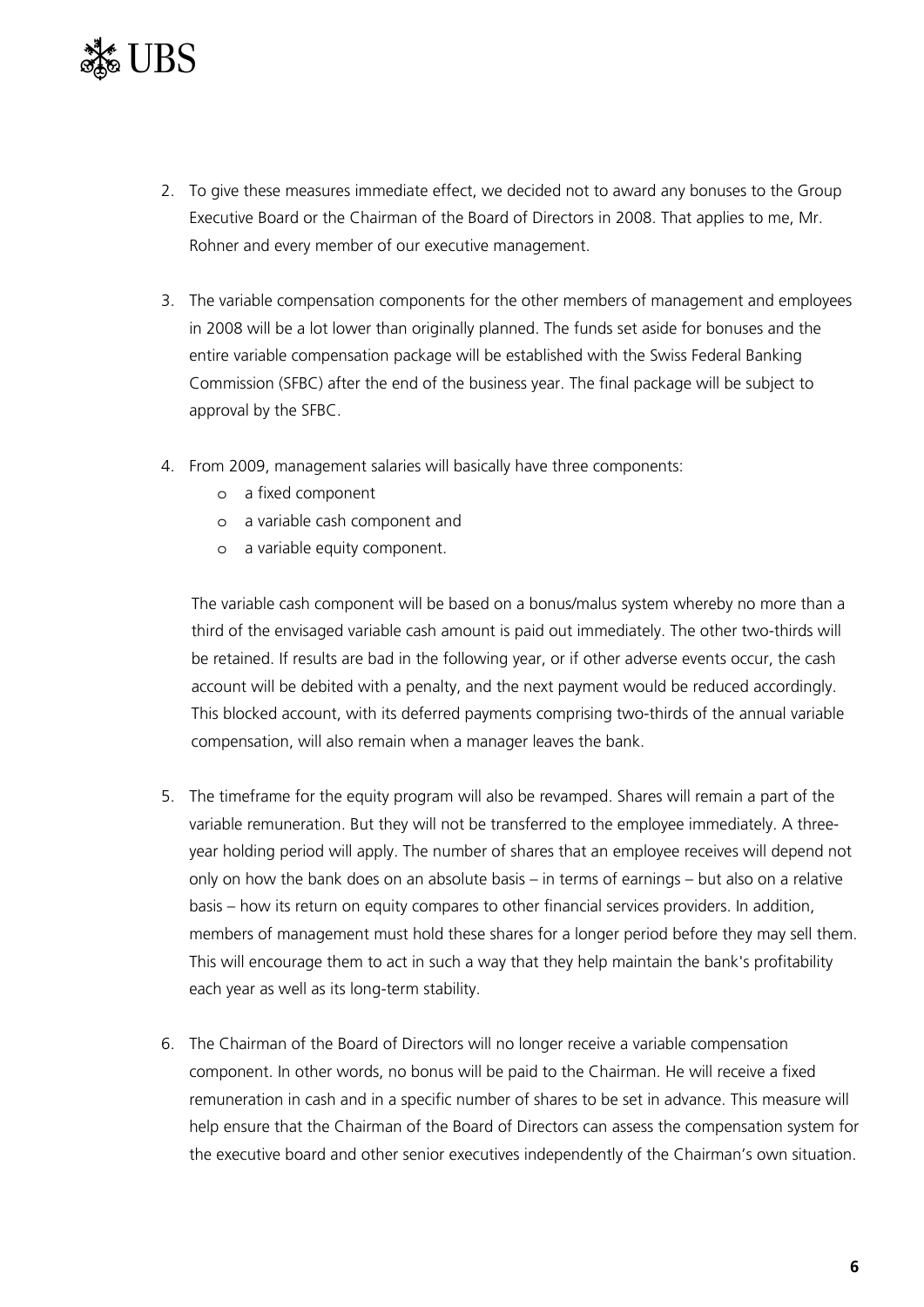

- 7. This compensation system will apply initially to the Group Executive Board. We will introduce it later to other senior executives with some adjustments.
- 8. We want to give shareholders a greater say in decisions on compensation. Starting with the general meeting in 2009, we will make our decisions on the principles and guidelines for compensation within the framework of a consultative vote.

Shareholders, ladies and gentlemen: These steps make UBS one of the first financial institutions in the world to make far-reaching changes in compensation for leading employees and executives.

I am confident that this move is necessary, and that in the end, the entire financial sector will adapt their remuneration policies to the new social and economic realities.

And we will continue to develop this compensation system going forward. We will also pay close attention to what our peers are doing in terms of compensation, so that we remain an attractive employer.

The general public has also been closely following the issue of whether any bonuses that have been granted will be paid back.

Let me tell you now the measures we have introduced regarding this issue.

We must first review whether there is a legal basis for the repayment of bonuses that have previously been granted. This issue also includes the question of responsibility. We have carried out some preparatory work in this respect: in April of this year, UBS delivered a confidential 800-page report detailing the reasons behind the value adjustments made by our bank to the SFBC. As you know, we published a summary of this report on April 23. The SFBC released its own assessment on October 16. Neither of the reports found any evidence of individual breaches of duty on the part of current or previous senior executives at our bank. The SFBC has stated publicly that it sees no evidence of illegal conduct. If it had, it would have pressed charges. Nevertheless, to ensure full clarity in this matter, the Board of Directors decided to allow another independent investigation into the relevant issues, including the question of whether any lawsuits relating to responsibility should be filed.

To this end, we recently formed a small independent committee within the Board of Directors to review these issues.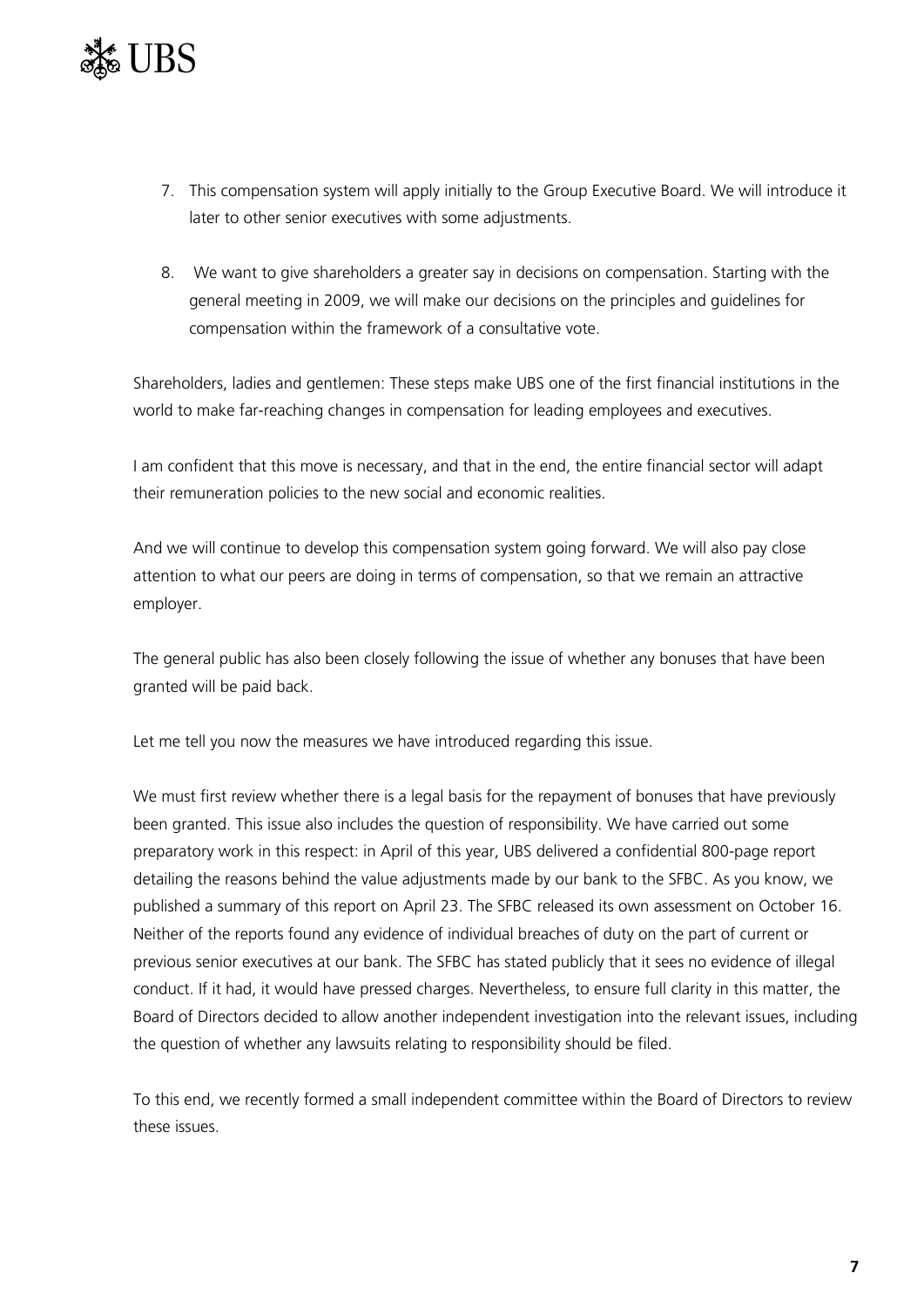

This committee is made up exclusively of members of the Board of Directors who joined the Board in 2007 or 2008 – in other words, after the events that formed the basis for the subprime crisis. This committee has asked an external legal expert to draw up a report.

All decisions will be worked out by the independent committee of the Board of Directors, especially the question of whether any lawsuits regarding repayment or responsibility will be filed. The final decisions will then be made exclusively by those members of the Board of Directors who joined in 2007 and 2008.

Although I joined the Board only in 2008, I was a member of the executive board before this time. Therefore, I have decided not to participate in this decision-making process.

The independent committee recently received an interim report from the external legal expert. The committee reported to me that so far, no evidence has emerged that would put the findings of UBS and the SFBC in doubt. Thus, there is currently no actual or legal evidence that would lead one to believe a lawsuit regarding responsibility would be successful against former or present senior executives. The investigation is still underway. We will let you know as soon as the independent committee has finished its report and the Board of Directors has made a final decision.

In addition to the assessment of the legal situation, we have publicly stated that we welcome and encourage the voluntary return of bonuses in specific cases.

- As you have no doubt seen in the media, Peter Wuffli, the former head of the executive board, decided of his own accord not to accept CHF 12 million to which he was contractually entitled.
- The day before yesterday, you learned that three former members of the Board of Directors Marcel Ospel, Stephan Haeringer and Marco Suter – have returned or waived an additional CHF 33 million.
- Incidentally, a number of other former senior executives decided to waive CHF 22 million in salaries and bonuses, to which they were contractually entitled. We will handle these cases confidentially.

We welcome all these decisions. They have been made in the interest of the bank. I would also like to thank all those who have waived their bonus or salary for their willingness to do so.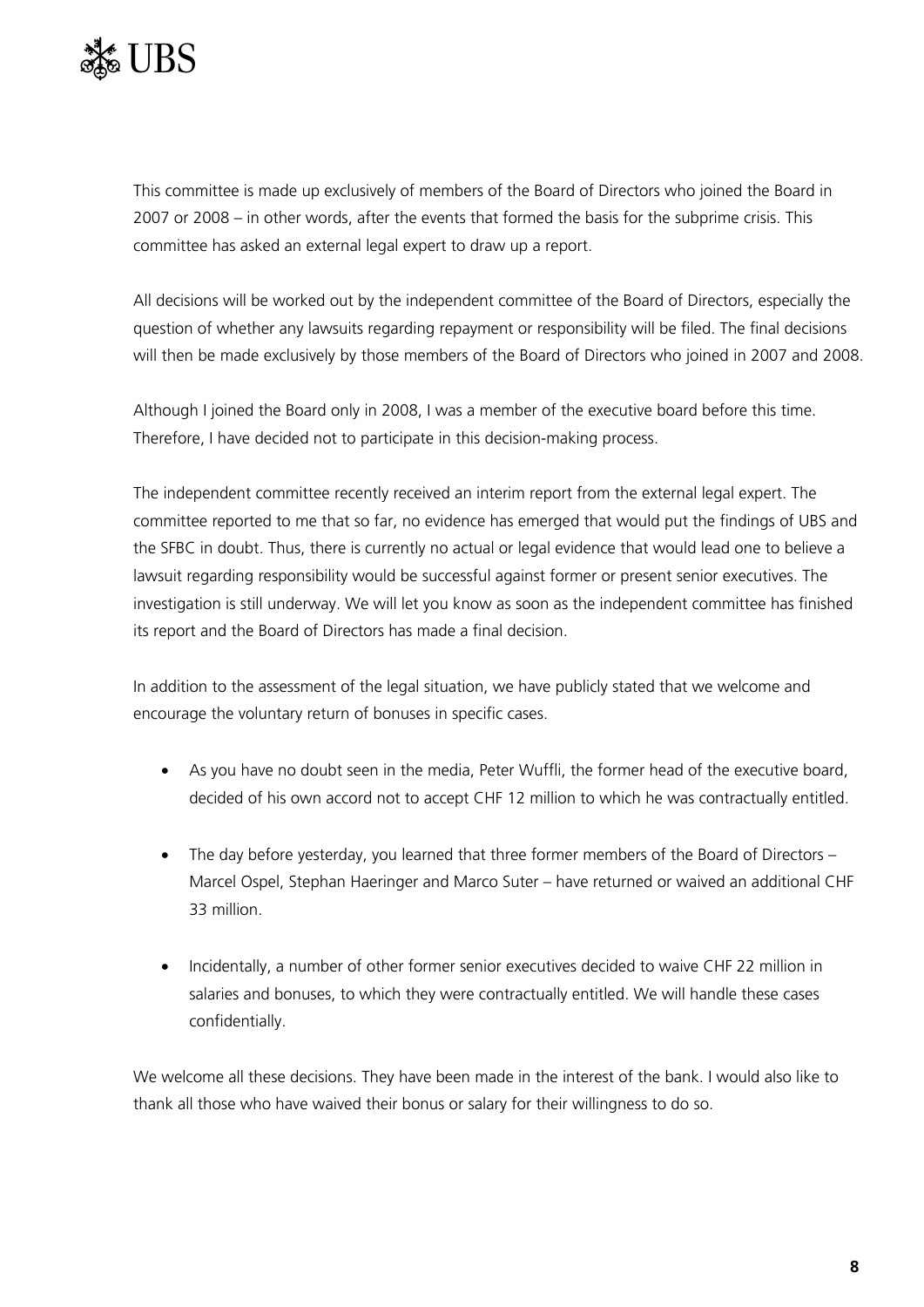

A total of approximately CHF 70 million in bonuses has been repaid by executives who have left the bank. Once again, UBS is a leader in this regard, as no other bank has seen so many former top managers agree to forego so much.

It bears repeating that I would very much like to see more bonuses waived or returned in the interest of the bank. I am therefore continuing to hold discussions on this topic.

Let me now turn to some general topics.

One issue that has raised a lot of concerns is the investigation of the US Justice Department and other officials regarding our cross-border banking services for American clients. We have been accused in connection with the cross-border issue of having violated bank-client confidentiality. I want to make it very clear that bank-client confidentiality is an important institution. We do not regard it lightly and we have not violated it. On the other hand, our investigations have uncovered a limited number of cases of tax fraud under both US and Swiss law. Contrary to the idea conjured up in public discussions, bank secrecy is not absolutely valid. It is not there to protect cases of tax fraud. Such an absolute pretence would only damage bank secrecy.

And now to another issue.

Every day we receive letters from shareholders, clients and a wide circle of interested people who want to express their irritation or present recommendations for improvement.

Many of these letters are sent to me directly, and I answer the vast majority of them personally.

I would therefore like to take this opportunity to address some of the concerns raised in the letters I have received.

• Many clients write that they are worried that their investments are not secure enough. I would like to start by saying that I understand their concerns. At the same time, however, I would like to draw their attention to the prompt action UBS has taken in response to the situation and the numerous measures initiated over the past 18 months to keep the bank on track.

The most recent measures, as difficult as they may have been, were also conceived with this one objective in mind: to guarantee security for our clients by eliminating risks on our balance sheet –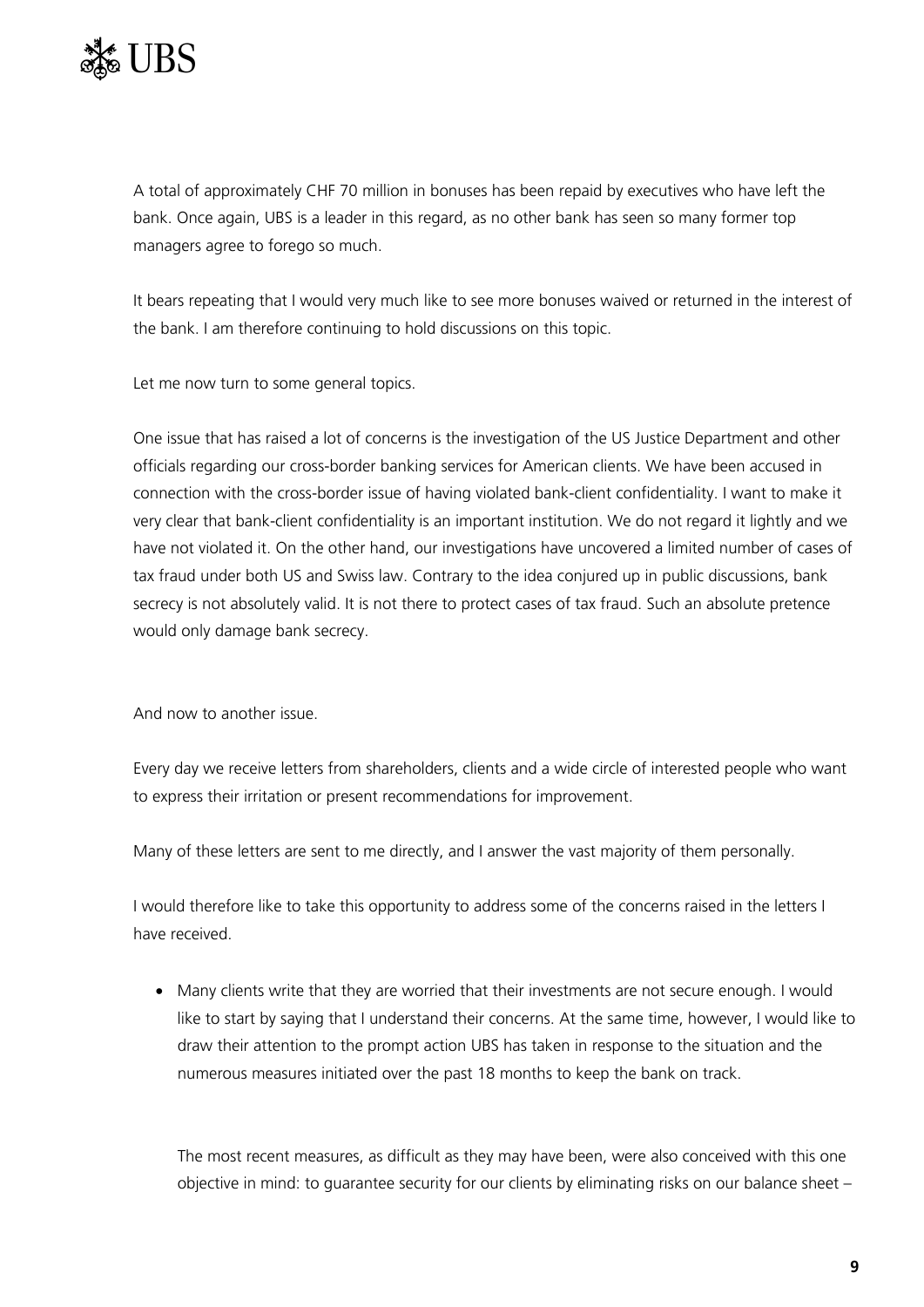

and to succeed in this objective like no other bank before us.

Everything we have done until now to manage the financial market crisis has been done with the aim of allaying even the slightest doubt about the security of the money deposited with us. Your assets are secure!

- Clients also occasionally write to me saying that UBS is not prepared to own up to its mistakes. This may have sometimes been the case in the past. But this accusation is no longer justified.
	- o We have admitted to our mistakes several times in recent months and have also apologized for them.
	- o We are the only institution in the world to have thus far carried out a broad and indepth investigation of the reasons behind the losses we incurred in the US real estate market.
	- o We have submitted a comprehensive report to the SFBC to this effect and published a summary of the findings on our homepage at [www.ubs.com](http://www.ubs.com/).
	- o Finally, we have set in motion a wide range of far-reaching corrective measures. These include thousands of tangible improvement initiatives. A motivated and dedicated team led by a member of the Group Executive Board has been charged with implementing these measures and seeing them through to conclusion.
	- o We are making ongoing staff changes.
	- o We have reduced our balance sheet by almost CHF 800 billion and dramatically cut back our risk positions.

All this has been done based on the conviction that we need to objectively examine our activities and eliminate any deficiencies as soon as possible in order to facilitate a general cultural change in our bank.

• Some letters have accused us of arrogance and say that we need to get off of our high horse.

This, too, may have had an element of truth in it in the past – at all levels.

But let me reassure you, ladies and gentlemen, there is no room for arrogance in the UBS of today – nor will there be in the UBS of tomorrow.

All of us – the Board of Directors, management and employees – know that we are indebted to you, our clients and our country.

We are working hard to live up to this obligation.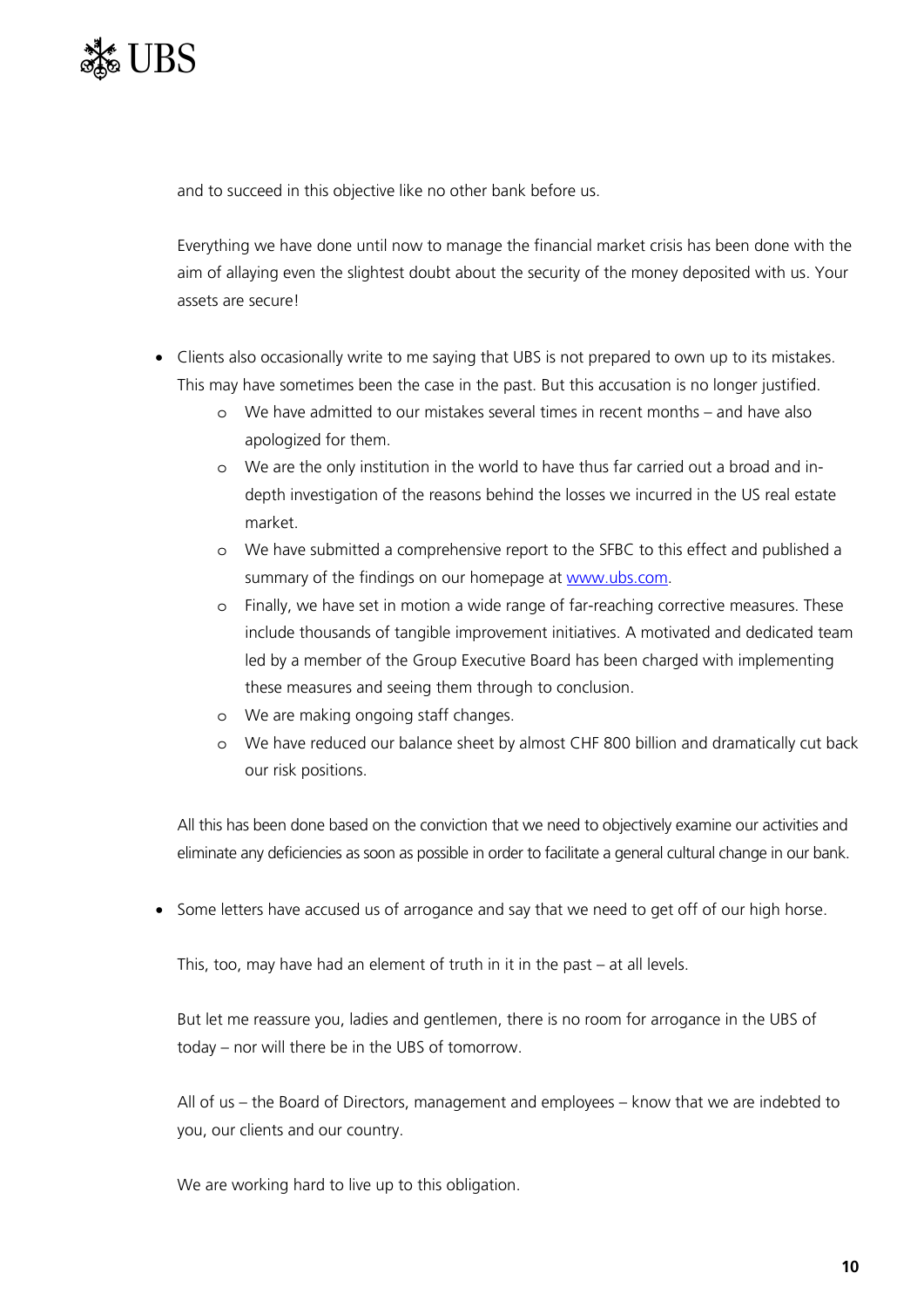

This is true not only of our employees, who  $-$  day in and day out  $-$  are doing everything they can to meet our clients' needs and requirements. But it also goes for the Board of Directors and management, who are equally committed to steering our ship towards calmer waters.

• Finally, in the letters, repeated criticism is leveled at our communication. We are accused of not providing enough transparency. Although we have always satisfied our legal disclosure obligations, it is true that we should have been even more transparent. There is no doubt about that.

But I can promise you here as well that we are working hard to provide you, our clients and the general public with information that is as comprehensive and transparent as possible and with information that is unparalleled in terms of its abundance and concentration. For example, we must not look any further than the publication of our SFBC report.

We have a competent communications department. For 12 months, they have been working practically around the clock fielding journalists' questions and addressing the issues raised by them. We are in constant contact with analysts and investors through our Investor Relations department.

Our quarterly reporting is also unmatched in terms of its transparency – a fact that is repeatedly confirmed by investors and analysts.

• Some of those who wrote letters reminded us of our role in the real economy and especially of the importance of banks for Switzerland's flourishing small and mid-sized enterprise (SME) industry. I can assure you that this is an important area for us. We have nearly 140,000 corporate clients, most of them SMEs. We have not reduced financing to SMEs and have absolutely no intention of doing so. We are the largest SME financer in Switzerland and recently appointed a special SME delegate, Fulvio Micheletti, whose job it is to look out for the interests of our small and mid-sized enterprises which are so vital to our economy. I can give you my personal assurance that UBS is behind the Swiss economy one hundred percent.

Ladies and gentlemen, we all know what needs to be done to restore the confidence that has been lost: we need to improve transparency, promote fairness, enhance competency and – above all – put ourselves back on the path to success.